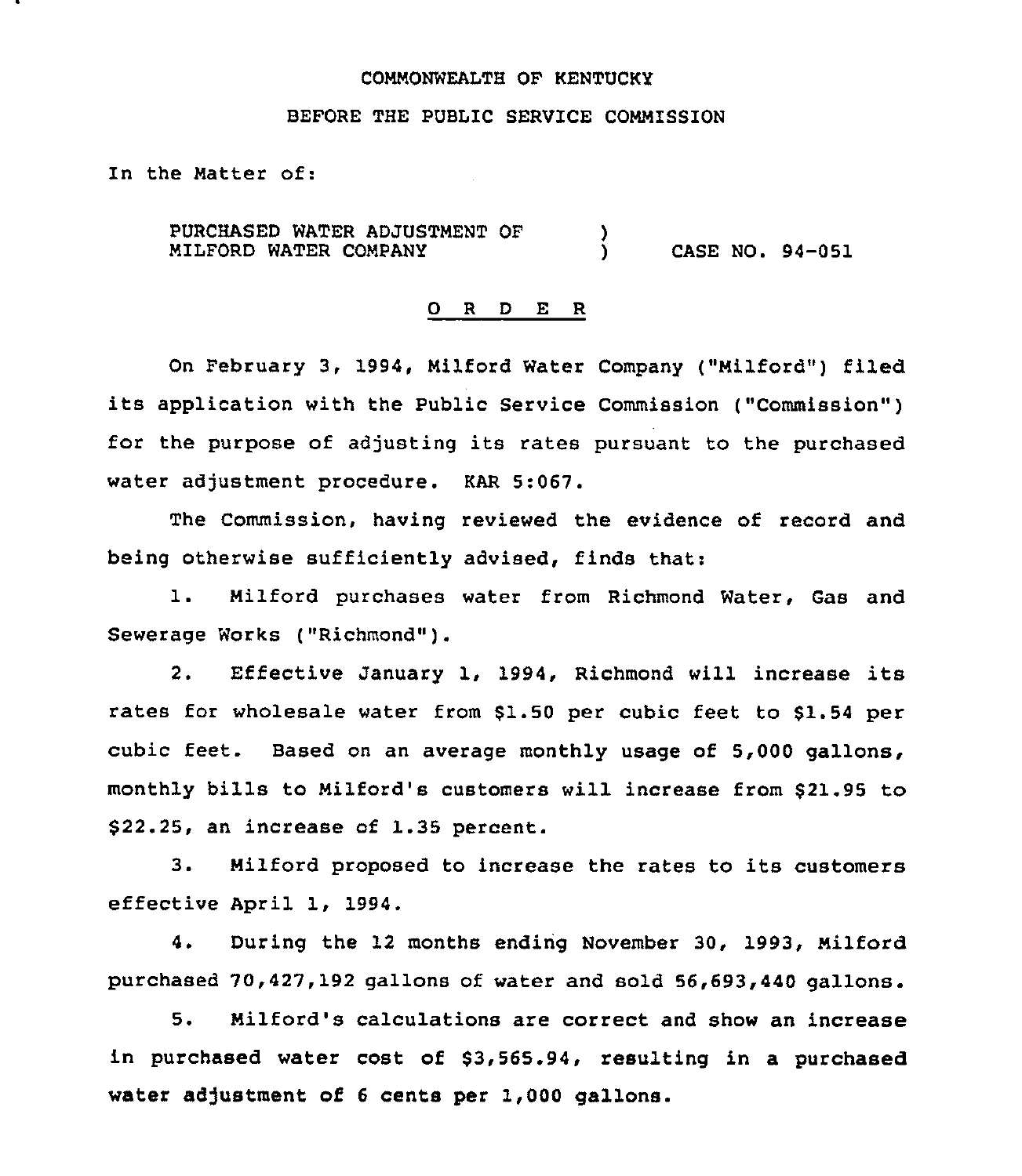6. The purchased water adjustment of <sup>6</sup> cents per 1,000 gallons and the rates in Appendix A, attached hereto and incorporated herein, are fair, just, and reasonable and should be approved.

IT IS THEREFORE ORDERED that:

1. The purchased water adjustment of <sup>6</sup> cents per 1,000 gallons and the rates in Appendix <sup>A</sup> are approved for services rendered on and after April 1, 1994.

2. Nilford's proposed tariff is approved.

3. Within 30 days of the date of this Order, Milford shall file verification that the notice to its customers has been given.

Done at Frankfort, Kentucky, this 7th day of March, 1994.

PUBLIC SERVICE CONNISSION

Vlce Chairman" I

Commigsione

ATTEST:

 $'$  tom Mill

Executive Director